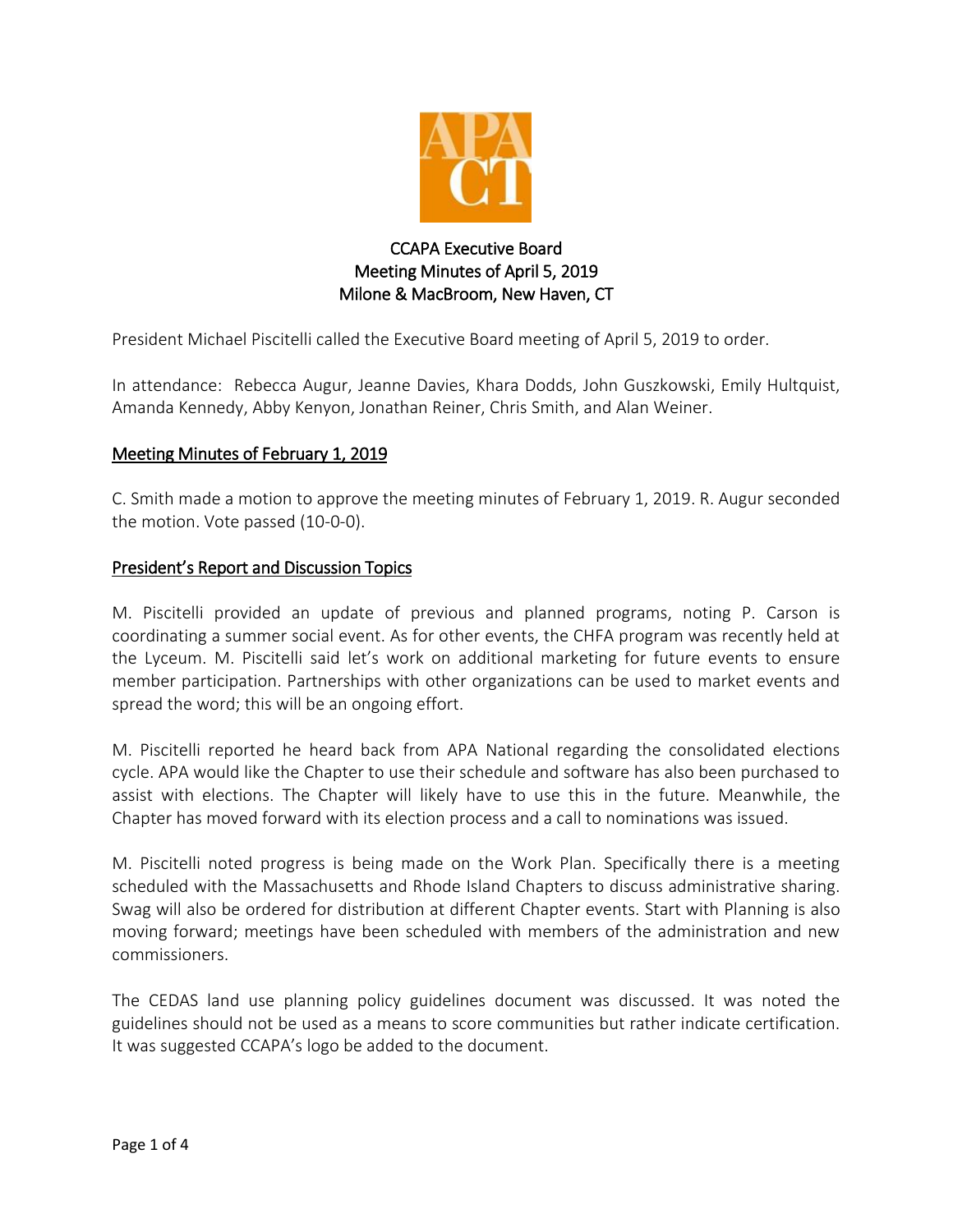C. Smith moved to endorse the CEDAS/CCAPA best practices document as of March 25, 2019 provided there are no substantial material changes. A. Weiner seconded the motion and it passed unanimously.

## Treasurer's Report

K. Dodds reported the Chapter has \$29,229 in revenue and \$22,359 in expenses. Recent expenses included the insurance payment and the first installment for the Diana Donald Scholarship Internship program. There were also some smaller expenses, including meeting and professional fees and payment to the accountant for tax filing. An invoice from TCORS was also received. It was reported all organizations that have lobbyists must pay an ethics fee to the state every other year. C. Smith said he would look into this in more detail.

A. Kennedy made a motion to approve the Treasurer's Report. C. Smith seconded the motion and it passed unanimously.

#### Committee Updates

#### Communications

R. Augur said the new website is complete. She is working with Halligan to set up a redirect from the existing site to the new website. APA National will launch the site as soon as the redirect is all set. R. Augur said updates can be forwarded to her or A. Kenyon. In the future, additional users will be added to the site to maintain their own committee pages. R. Augur said the biggest change with the new website will be the job postings; people will now post the jobs themselves through National APA. The program calendar will also be a change. All events must be logged with APA National to appear on the calendar, even if they are not for CM credits. J. Davies questioned who is able to log CM events with APA National. R. Augur will look into this. In response to a question from A. Weiner, R. Augur said an e-mail blast would go out to notify members of the change. M. Piscitelli suggested photos on the website be updated every quarter. R. Augur asked the Board to send her photos of events. A. Weiner suggested the Chapter could have a photo competition.

R. Augur reported April 24<sup>th</sup> is the deadline for the magazine. The topic will be the changing face of retail.

#### Program

J. Davies reported an event was just posted with ASLA and she is trying to coordinate with the CT Bar Association but hasn't heard back. V. Ferro is also working on an upcoming program with Sustainable CT. A meeting will be scheduled with the Program Committee in early May to plan events for the rest of the year. J. Davies mentioned the difficulty coordinating the posting of programs for CM Credits with APA National given other organizations are able to post.

In response to a question about the upcoming Hot Topics program, C. Smith said there will be the Chapter meeting, law program, ethics session, and legislative update, leaving one slot to be filled. There was a discussion about combining the law and legislative updates. A session to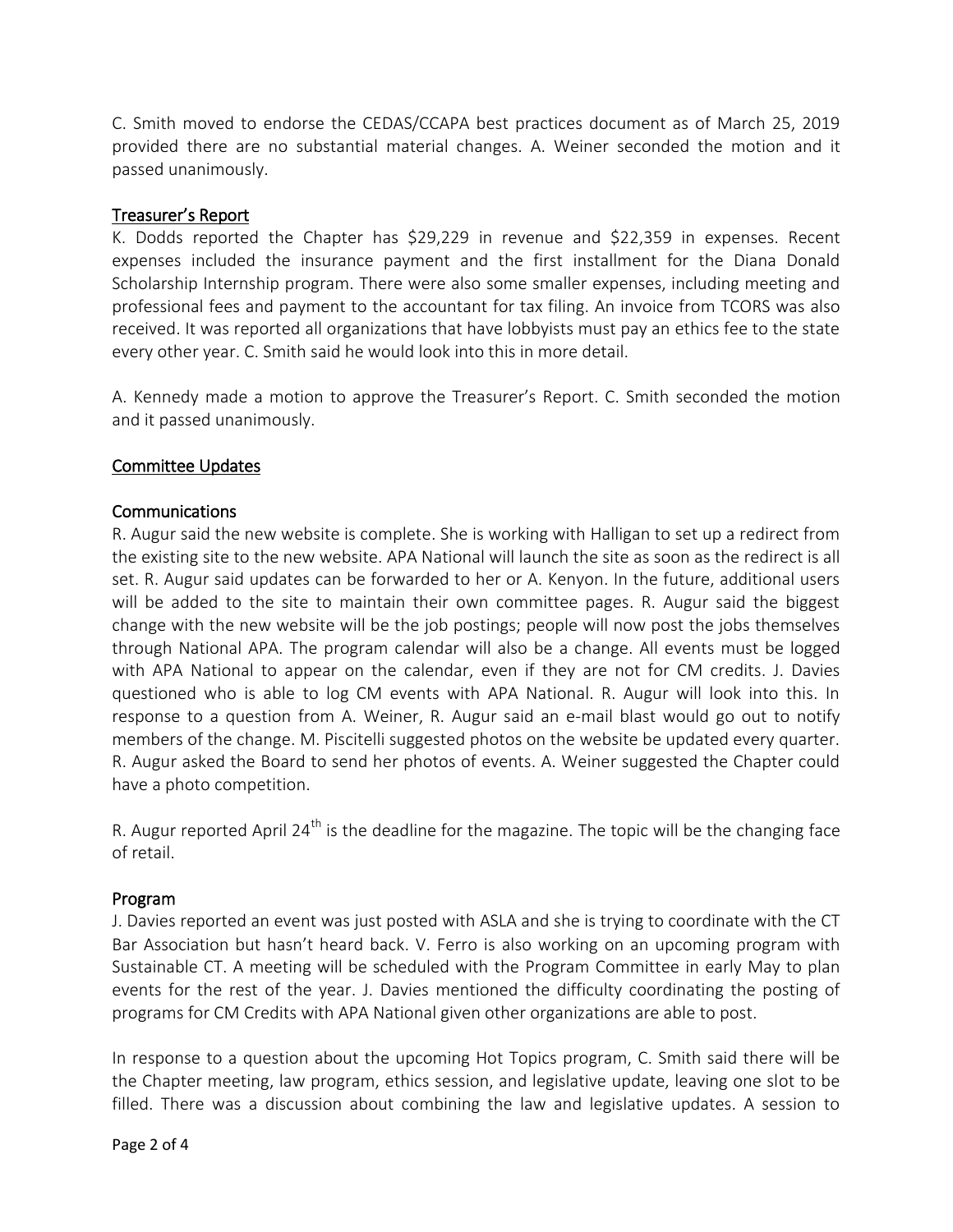discuss CEDAS best practices/guidelines was also discussed. C. Smith will convene a group to discuss the agenda. The event will be held either June  $7^{\text{th}}$  or  $14^{\text{th}}$ . P. Carson is working on a summer social event.

## Program/PDO

The AICP classroom event was a success, with many attendees. Board members were thanked for their participation.

#### Membership

A. Weiner reported he met with a salesperson two weeks ago to review options for the member value package. It was determined flat items or those that could easily be mailed would be best, such as mouse pads, note pads, etc. The board looked at various sample items and M. Piscitelli suggested a journal with a handwritten note welcoming the new member could be mailed, along with a pen and pin. A. Weiner will get the price for a journal. The Board discussed the details of who would be responsible for writing the note and mailing the items.

#### Government Relations

A. Kennedy reported there is a hearing scheduled regarding the budget implementer bill. The Planning and Development Committee recently finished, J. Guszkowski has been in touch with the Chair to discuss the bills that are under consideration. They are also monitoring a bill that has been revised several times, which puts a deadline in place for towns to adopt an affordable housing plan and strengthens municipal requirements to provide zoning opportunities for economically diverse housing. CCM has been involved with this bill as well. A. Kennedy and J. Guszkowski are also monitoring an eminent domain bill and plan to speak to the Bar Association.

#### **SNEAPA**

D. Sorrentino said SNEAPA will be held October  $17<sup>th</sup>$  and  $18<sup>th</sup>$  in Springfield; a Massachusetts Chapter member submitted a grant application for funding for the conference. D. Sorrentino asked for volunteers to help review programs when they are submitted. J. Davies volunteered to assist. It was suggested a speech be given at the conference to acknowledge the contributions of Dan Tuba; A. Weiner will do this.

The APA National Conference is scheduled to be held in Boston in 2021. Connecticut was scheduled to host SNEAPA that year but it will now be pushed back to 2022.

#### UConn/Planning Education

This item will be discussed at the next meeting.

#### Scholarship

A. Kenyon said the presentation with Hampton will be scheduled for June. The announcement has gone out for next year and the deadline for submission is April 26<sup>th</sup>.

#### Nominating and Elections Committee